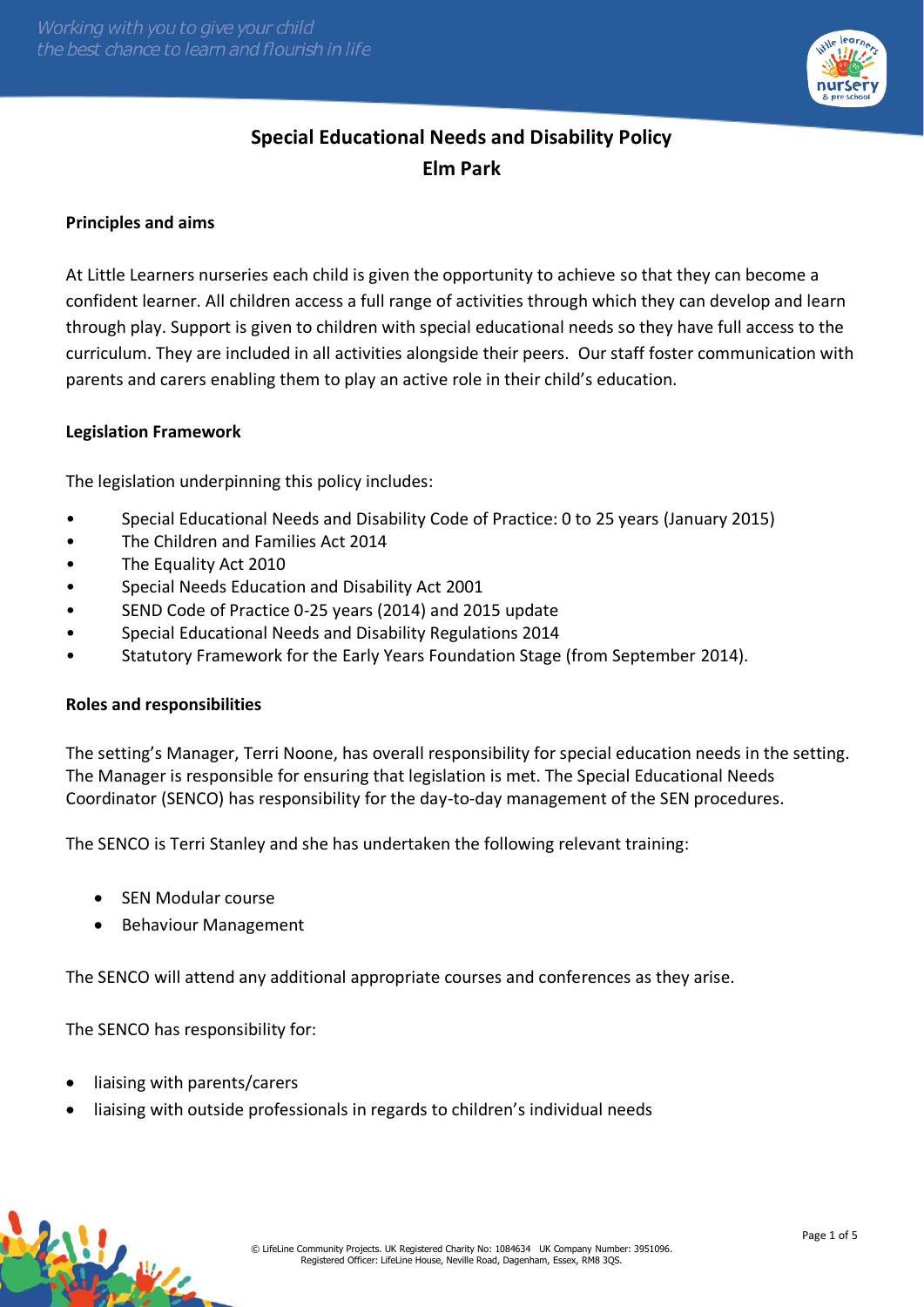

- advising and supporting other practitioners in the setting
- ensuring that appropriate learning and outcomes plans are in place
- ensuring that background information is collected, recorded and updated
- taking the lead in further assessment of a child's strengths and weaknesses to guide and meet the child's future needs
- taking the lead in monitoring and reviewing any action taken to support the child
- ensuring that appropriate records are kept for all children with special education needs and/or disabilities who require outside agencies support.

## **SEN Provision**

## **Admissions**

We admit all children, including those with special educational needs.

We advise that parents and carers of children with additional needs to approach the SENCO for more information and to discuss how their child's needs can be met.

Reasonable adjustments are made to the learning environment to meet individual children's needs. All children are assigned a key person who is responsible for liaising with parents and carers and for observing, planning and assessing children's progress. Children with additional needs will be supported by the SENCO.

## **Premises**

传说业

The building is a purpose build nursery. Accommodation is on one level and has three rooms.

- Furniture is arranged to accommodate children with mobility difficulties. There is access to adjustable height furniture i.e. sand/water trays, or access is made possible by using floor level activities
- Passageways are kept clear at all times to follow health and safety regulations and facilitate children's mobility
- Play areas have carpets to reduce noise levels.

# **Early identification and referral**

We support children's progress, learning and development through assessment against the Early Years Foundation Stage, by the early identification of difficulties and accessing appropriate interventions. This may include working with other professionals such as the Local Authority SENCO, educational psychologists, speech and language therapists, occupational therapists and others.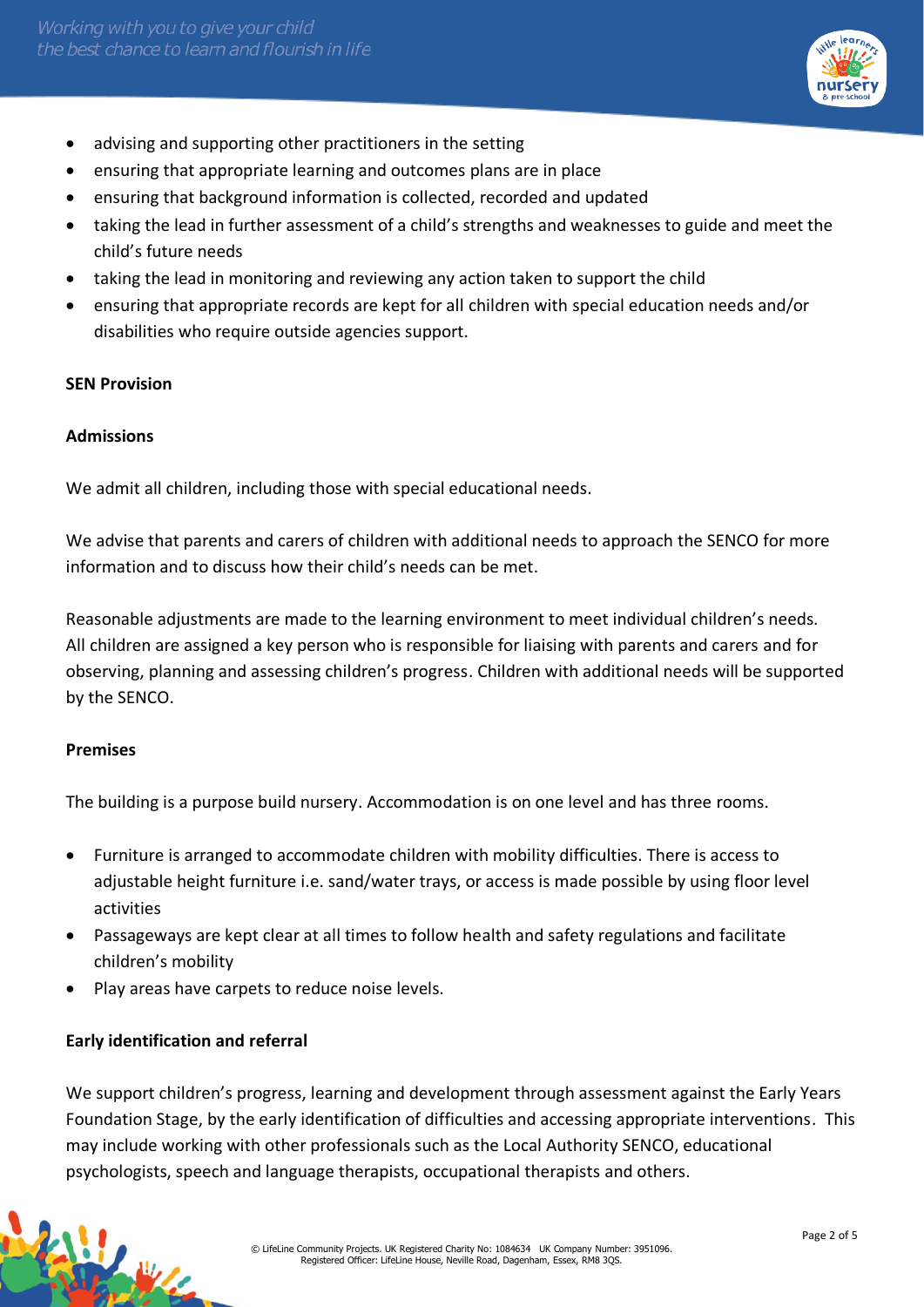

These professionals will be contacted to provide additional suitable strategies to support children who may have additional needs in a particular area of development. They may also be involved in the child's transition to other settings and school.

Concerns can be identified by parents and carers, staff or other professionals. We follow Havering referral procedures – see [https://www3.havering.gov.uk/SiteAssets/Pages/ServiceChild/Delivering-free](https://www3.havering.gov.uk/SiteAssets/Pages/ServiceChild/Delivering-free-early-years-education/SEN%20Support%20in%20EY%20Settings.pdf)[early-years-education/SEN%20Support%20in%20EY%20Settings.pdf](https://www3.havering.gov.uk/SiteAssets/Pages/ServiceChild/Delivering-free-early-years-education/SEN%20Support%20in%20EY%20Settings.pdf) for further informaiton. Referrals will be made with the full knowledge and consent of parents and carers.

# **Assessment**

A progress report that details progress against the EYFS is given to parents every six months i.e. in April and November. Updates on development are added to Tapestry on an ongoing basis. An additional assessment, the Two Year Progress Check, is also compiled when the child is two years old. This assessment covers the child's attainment and progress in the three prime areas of the EYFS e.g. personal, social and emotional development, communication and language and physical development.

# **Monitoring and reviewing**

Monitoring of children's progress is ongoing and regular reviews are carried out at least termly with parents and carers and outside professionals when appropriate.

All activities are differentiated to meet children's needs and allow full access to the learning curriculum. Some children are provided 1:1 support through SEN/Inclusion funding. The aim of the support is to help the child to develop the relevant independence skills and may be withdrawn once the child reaches the expected progress.

We group our children by age i.e. 6 to 18 months, 18 to 30 months, 24 to 36 months (2-3 years) and 36 months+ (3 to 5 years).

# **Record keeping**

When a child has a recognised special education need, or ongoing medical needs, relevant information is sought from parents and carers on admission. This information is kept in the child's confidential folder.

Confidential reports and records of progress and reviews are kept in a locked filing cabinet. We ensure we follow data protection rules so that we maintain confidentiality. We give parents and carers access to their child's records when requested.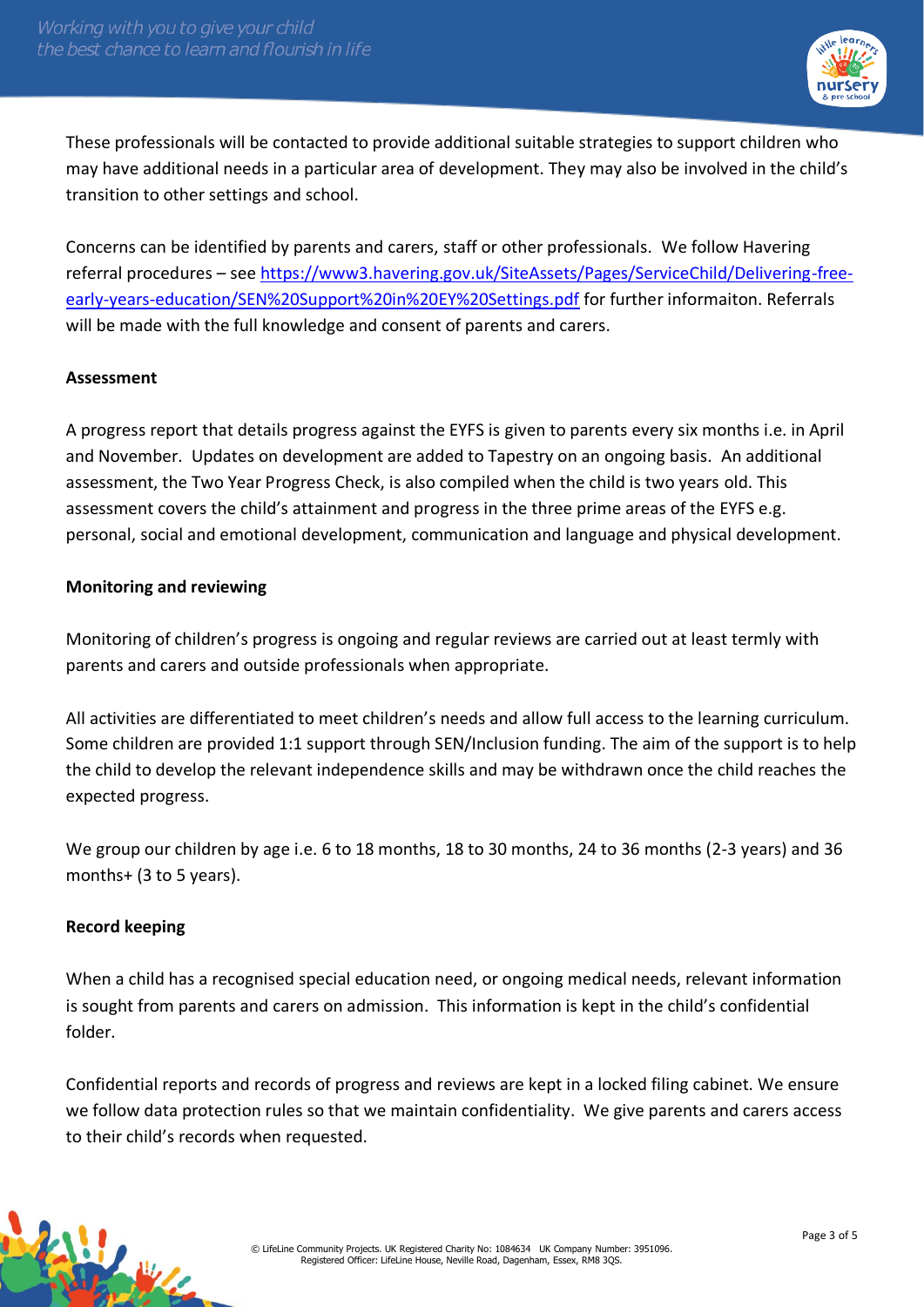

We keep records of any additional provision made for individual children. We update records regularly to which parent and carers are asked to contribute. Records are passed on to the next setting/school with parents and carers' permission.

#### **Resources**

We have a wide range of toys to meet different learning needs. All materials provided relate to interests and abilities.

## **Involvement of children**

We make use of augmentative communication e.g. visual timetables to support children's speech and language and social communication development.

Children are involved in their own learning and encouraged to celebrate their own success and that of others.

Children are asked how they would like to be helped.

Children are encouraged to comment on whether they enjoy the learning activities provided.

## **Partnership with parents and carers**

We value parent and carers' expertise and deep knowledge of their own children. Parents and carers' comments are included in assessment and review.

We ensure parents and carers are aware of the roles and responsibilities of staff.

We have an 'open door' policy, offer informal chats when required and formal discussion by appointment. Information is shared with parents and carers through the use of homelinks books and open days.

We involve parents and carers through planning, when implementing strategies and identifying learning and development outcomes for their own children.

#### **Transition**

RANGE AVE

We will pass all relevant records on to the next setting/school (with parents and carers' permission). A transfer record is completed which highlights the child's likes and dislikes, strengths and successful strategies to support the child's well-being and communication.